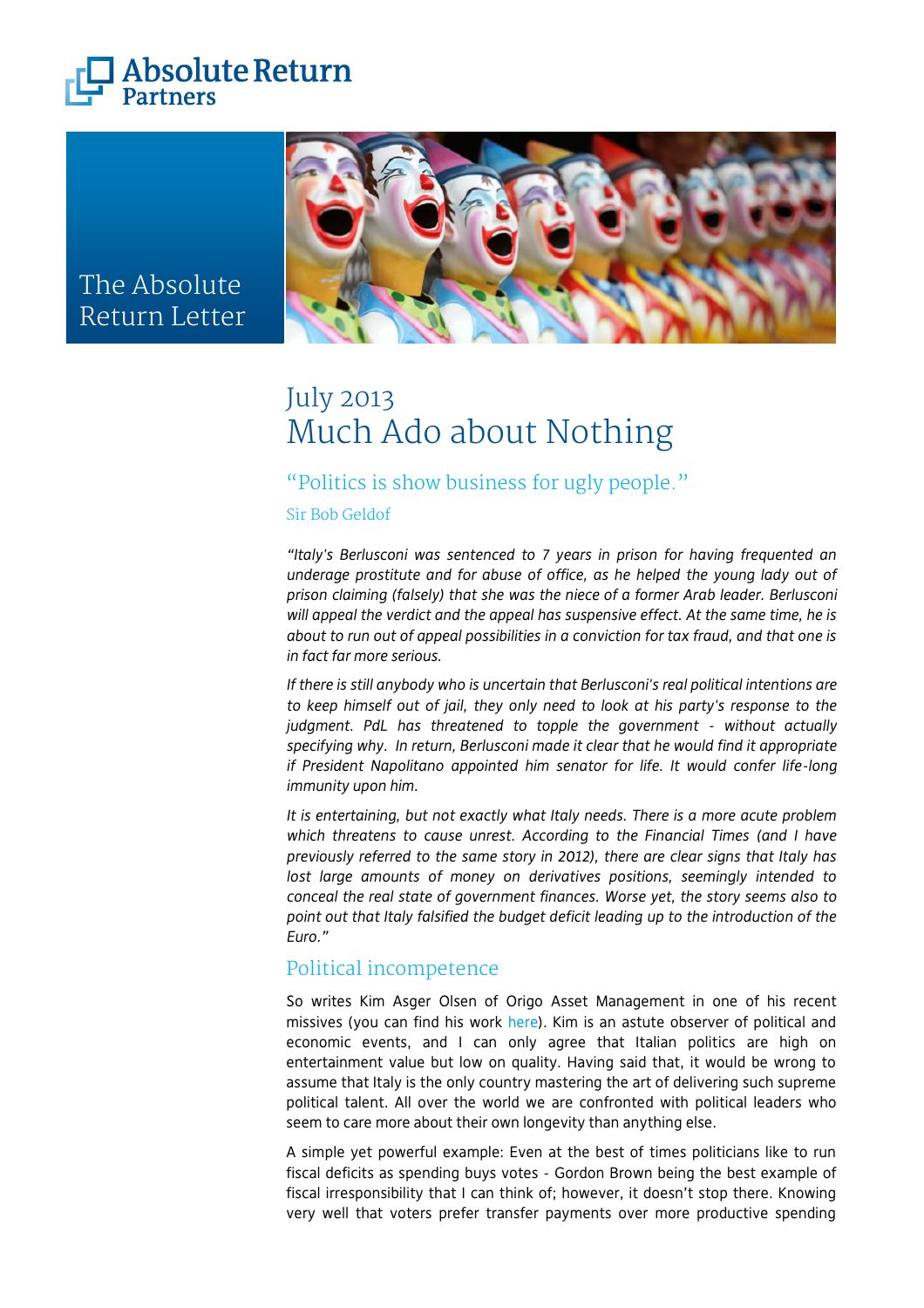such as infrastructure investments, political leaders of all colours willingly deliver, even if it is plain wrong. Prostitution knows no boundaries.

Allow me to illustrate my point with a few numbers. The multiplier on transfer payments is estimated to be c. 0.85, i.e. the impact on GDP for each \$1 of transfer payments is about  $$0.85<sup>1</sup>$ . Meanwhile, the multiplier on infrastructure spending can be as high as 3:1 or even 4:1. Say for argument's sake that our government decides to build a new airport. For every \$1 spent by the government, the private sector usually invests \$2 or even \$3 alongside the government, meaning that as much as \$4 will be pumped into the economy for every \$1 of public spending, creating many more jobs than the \$1 of transfer payments does. Yet the buffoons running the asylum don't seem to get it. Look at chart 1 below as to what has happened to U.S. infrastructure spending on Obama's watch. Sadly, the U.K. story isn't much different.



**Chart 1: U.S. public construction spending (% of GDP)**

*Source: Joe Weisenthal, Businessinsider.com*

## Central bankers are getting annoyed

The growing presence of political incompetence is beginning to annoy the world's central bankers who are effectively left to clean up the mess resulting from the ineffectiveness of our political leaders. In its  $83<sup>rd</sup>$  annual report published recently, the Bank for International Settlements (BIS) was uncharacteristically critical in its verdict. Jaime Caruana, General Manager of BIS, delivered the following broadside at the bank's general meeting on 23 June:

*"[Easy] financial conditions can do only so much to revitalise long-term growth when balance sheets are impaired and resources are misallocated on a large scale. In many advanced economies, household debt remains very high, as does nonfinancial corporate debt. With households and firms focused on reducing their debt, a low price for new credit is not terribly relevant for spending. Indeed, many large corporations are using cheap bond funding to lengthen the duration of their liabilities instead of investing in new production capacity. It does not matter how attractive the authorities make it to lend and borrow – households and firms focused on balance sheet repair will not add to their debt, nor should they."*

*1 Source: Woody Brock, Strategic Economic Decisions.*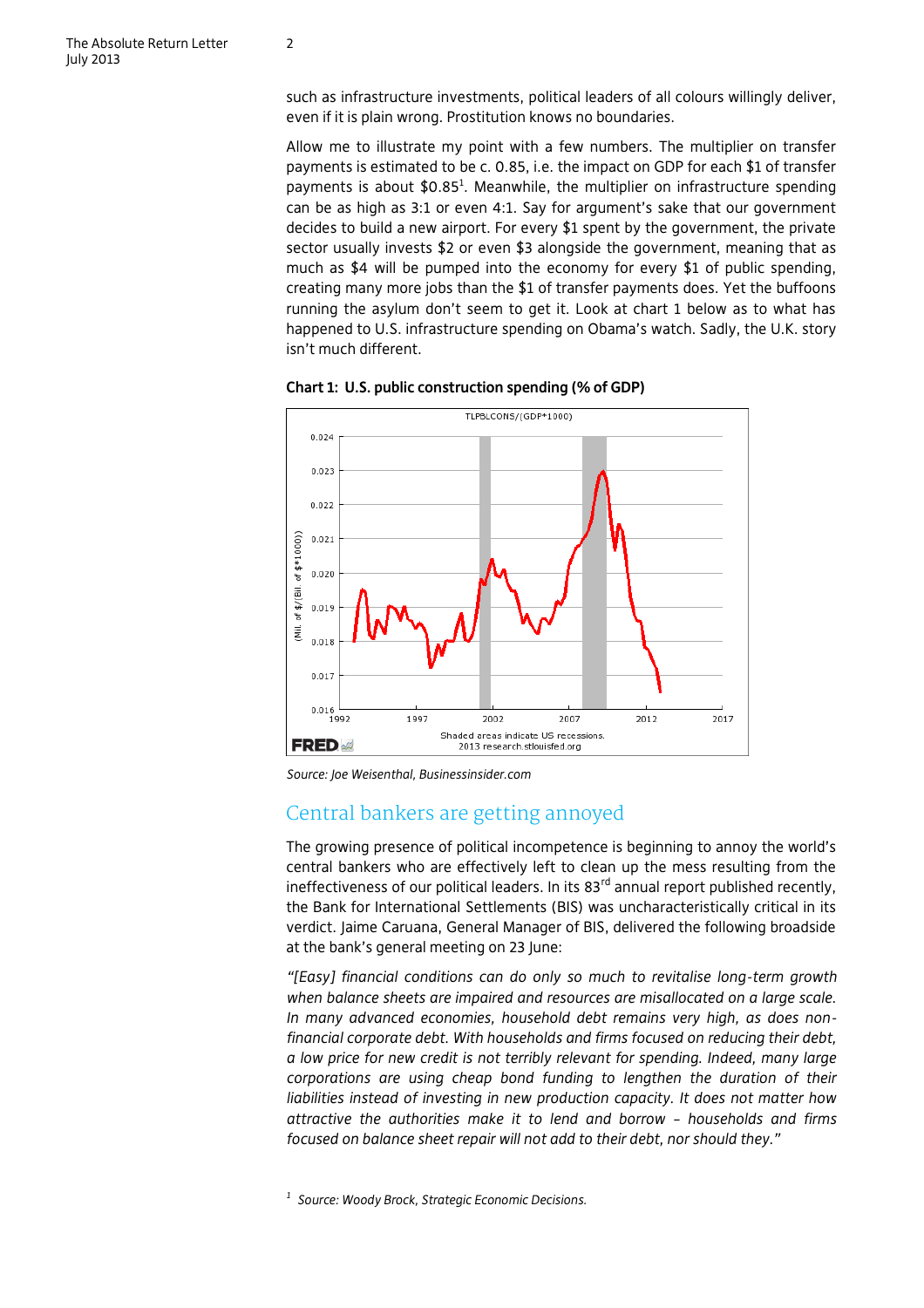A little bit later in his speech he turned the screw a notch or two:

*"Government attempts at fiscal consolidation need to be more ambitious. Average headline deficits in the major advanced economies have narrowed by about 3½ percentage points. This is broadly in line with previous episodes of fiscal adjustment, but it is not sufficient to bring public debt back to a sustainable path. In many cases, government debt is rising further, not withstanding record low servicing costs. Very low long-term interest rates are making government spending look cheap. But the belief that governments do not face a solvency constraint is a dangerous illusion. Bond investors can and do punish governments hard and fast when they believe that fiscal trajectories have become unsustainable."*

A clear warning if there ever was one. BIS has a point. Most governments have talked the talk but not yet walked the walk. Austerity has become a buzz word but few have actually delivered anything just vaguely resembling balanced budgets. The chart below, which I found in BIS' annual report, does a good job in terms of illustrating the debt trends since pre-crisis levels in 2007 (chart 2).

**Chart 2: Change in debt, 2007-12 (% of GDP)**



*Source: Bank for International Settlements, 83rd Annual Report, 2012-13*

BIS' own commentary sums it up quite eloquently:

*"In the half-decade since the peak of the crisis, the hope was that significant progress would be made in the necessary deleveraging process, thereby enabling a self-sustaining recovery. Instead, the debt of households, non-financial corporations and government increased as a share of GDP in most large advanced and emerging market economies from 2007 to 2012. For the countries in [chart 2] taken together, this debt has risen by \$33 trillion, or by about 20 percentage points of GDP. And over the same period, some countries, including a number of emerging market economies, have seen their total debt ratios rise even faster. Clearly, this is unsustainable. Overindebtedness is one of the major barriers on the path to growth after a financial crisis. Borrowing more year after year is not the cure."*

Reality is perhaps a wee bit more complicated than BIS makes it out to be for the simple reason that you cannot have all sectors of the economy de-lever at the same time without negative implications for economic growth. Let's make the assumption that exports and imports are constant<sup>2</sup>. Under that assumption, if both the public (G) and private  $(I + G)$  sectors were to de-lever simultaneously, GDP would be badly affected, as GDP =  $C + I + G$ ; a simple accounting identity which is often ignored in the debate.

*<sup>2</sup> It is fair to assume little or no impact from external trade in the short to medium term, as both exports and imports move at a glacial pace.*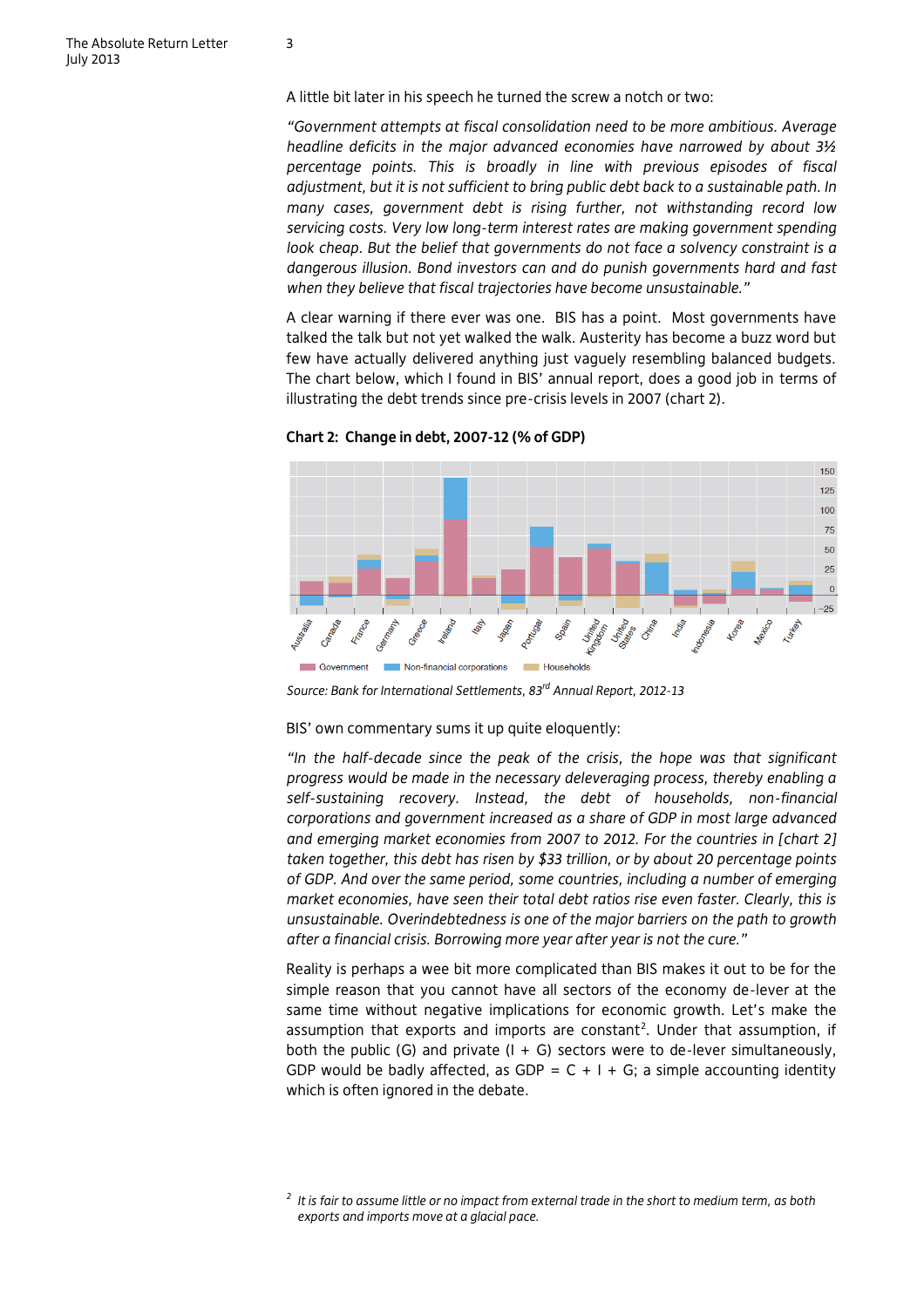Following this logic, if BIS' advice were followed word for word, it would engineer a depression. Having said that, BIS is right to warn about the current path because sooner or later the bond market will puke, unless we change the path we are on.

### What if?

Now, let's change gear and look at the effect of a rise in interest rates. BIS did precisely that in its recently published annual report. A 300 bps rise in bond yields across the term structure would, according to their calculations, do substantial damage to financial institutions' balance sheets. Holders of U.S. Treasuries alone would lose in excess of \$1 trillion on such a move in rates, equal to 8% of U.S. GDP. Other countries would fare even worse. Losses on JGBs would equal 35% of the Japanese GDP, effectively wiping out its banking industry in the process. Holders of U.K. bonds wouldn't do much better, losing the equivalent of 25% of U.K. GDP (chart 3).

So what is the probability of such a significant increase in bond yields across the term structure? Well, yields are not likely to jump 300 bps overnight, but recent events have demonstrated that bond yields can rise surprisingly quickly, just as they did in 1994 when bond investors were last seriously wrong-footed. Only eight weeks ago, in early May, the U.S. 10-year bond yielded 1.63%. 7 weeks later, towards the end of June, it had risen to 2.66%. Not many saw that coming.



**Chart 3: Change in value of government debt after rise in yields (% of GDP)**

*Source: Bank for International Settlements, 83rd Annual Report, 2012-13 Note: Assumes 300 bps rise in yields across term structure.*

This leads to the first important observation of the day. Central banks will almost certainly use any conceivable tool at their disposal to keep interest rates low for the simple reason that *nobody* can afford for rates to rise. Governments cannot. Financial institutions can't either as their balance sheets are loaded with carry trades, designed to repair their fragile balance sheets. Households certainly can't as higher rates would mean higher mortgage costs for a sector that is already financially stretched.

The only industry which could meaningfully benefit from a rise in interest rates would be the pension fund industry, as higher rates would translate into a lower funding deficit for all those underfunded pension schemes around the world with defined benefits. I suppose every cloud has a silver lining, but what's the value of a fully funded pensions industry if our banking system has been bankrupted in the process? (Cynics would argue that most banks are already bankrupt if only they would come clean on the quality of their loan books, but that's a discussion for another day.)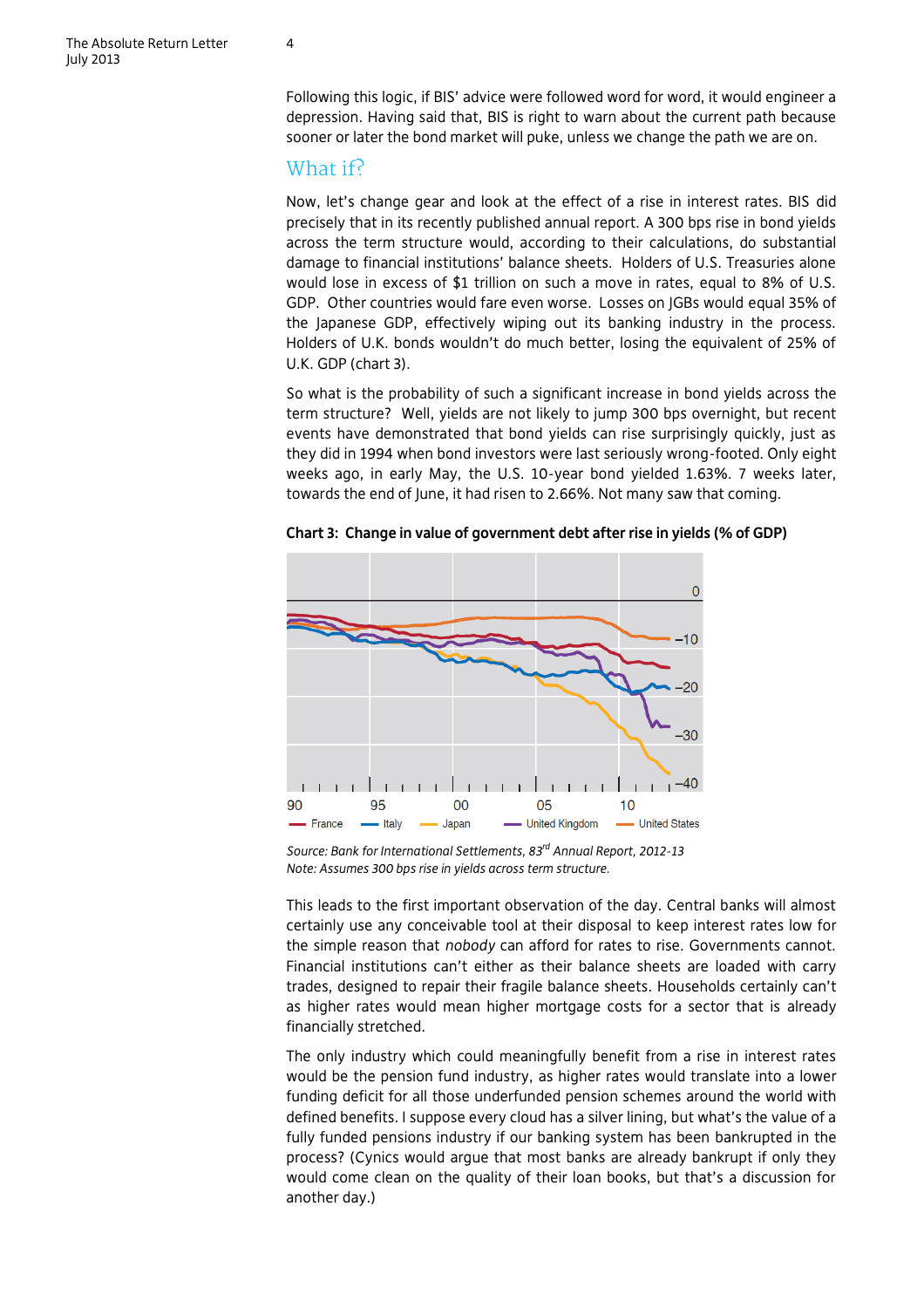The short answer is thus that few countries can afford for interest rates to increase, even if it creates an even bigger problem further down the road for all those underfunded pension schemes. Mark Carney, the new governor of the Bank of England will, if necessary, have to pull out all the stops to keep rates in check.

#### Stock versus flows

Now, the big question: Can central banks actually control interest rates? Ben Bernanke had the following to say on that topic in his now famous helicopter paper, presented to the National Economists Club in November 2002:

*"There are at least two ways of bringing down longer-term rates, which are complementary and could be employed separately or in combination. One approach, similar to an action taken in the past couple of years by the Bank of Japan, would be for the Fed to commit to holding the overnight rate at zero for some specified period. Because long-term interest rates represent averages of current and expected future short-term rates, plus a term premium, a commitment to keep short-term rates at zero for some time--if it were credible--would induce a decline in longer term rates.* 

*A more direct method, which I personally prefer, would be for the Fed to begin announcing explicit ceilings for yields on longer-maturity Treasury debt (say, bonds maturing within the next two years). The Fed could enforce these interest-rate ceilings by committing to make unlimited purchases of securities up to two years from maturity at prices consistent with the targeted yields."*

As we all know now, Bernanke has had plenty of opportunities to test his ideas since he gave his helicopter speech back in 2002, and the dramatic compression of yields since then seems to support the general notion that yields can indeed be controlled by central banks. There is only one (major) weakness associated with that view and that is what can best be described as the flow versus stock argument.

The flow argument, which compares supply and demand, is often used as an argument for continued low interest rates. Barclays estimated in a recent research report that the projected \$2 trillion supply of new AA and AAA-rated debt in 2013 will be dwarfed by the \$2.5 trillion of projected central bank purchases of high grade paper (chart 4).

| \$trn                                                     | 2008    | 2009    | 2010    | 2011    | 2012    | 2013 E  |
|-----------------------------------------------------------|---------|---------|---------|---------|---------|---------|
| Change in outstanding level                               |         |         |         |         |         |         |
| OECD sovereigns (AAA-AA rated only)                       | 2.21    | 3.03    | 2.83    | $-0.02$ | 1.58    | 1.85    |
| <b>US GSE MBS</b>                                         | 0.77    | $-0.06$ | $-0.05$ | $-0.02$ | $-0.03$ | 0.15    |
| US corporate bonds (AAA-AA only)*                         | 0.11    | 0.24    | 0.23    | 0.12    | 0.04    | 0.10    |
| Covered bonds (AAA-AA only)                               | $-0.10$ | 0.04    | 0.02    | 0.03    | $-0.37$ | $-0.06$ |
| (A) Above total – net supply of 'safe' assets             | 2.99    | 3.25    | 3.02    | 0.11    | 1.21    | 2.03    |
| Purchases by official institutions                        |         |         |         |         |         |         |
| Federal Reserve System - Treasuries                       | $-0.26$ | 0.30    | 0.24    | 0.66    | $-0.02$ | 0.54    |
| Federal Reserve System - MBS                              | 0.02    | 0.90    | 0.08    | $-0.15$ | 0.09    | 0.48    |
| <b>Total FRS purchases</b>                                | $-0.25$ | 1.20    | 0.32    | 0.50    | 0.07    | 1.02    |
| <b>BoJ</b> purchases of JGBs                              | 0.22    | $-0.04$ | 0.17    | 0.27    | 0.13    | 0.56    |
| <b>BoE</b> purchases of gilts                             | 0.01    | 0.30    | 0.02    | 0.11    | 0.21    | 0.00    |
| Change in FX reserves globally**                          | 0.66    | 1.13    | 1.11    | 1.00    | 0.74    | 0.91    |
| (B) Above total - change in official sector purchases     | 0.64    | 2.58    | 1.62    | 1.88    | 1.15    | 2.49    |
| Difference (A) minus (B) - potential safe asset shortfall | 2.35    | 0.67    | 1.40    | $-1.78$ | 0.06    | $-0.46$ |
| Memo: bank purchases of gov't securities***               | 0.36    | 0.85    | 0.93    | 0.53    | $-0.10$ | 0.00    |
| (C) Row (B) minus bank purchases                          | 1.99    | $-0.18$ | 0.48    | $-2.31$ | 0.16    | $-0.46$ |

#### **Chart 4: Supply and demand for fixed income assets (AA and higher)**

*Source: "Central banks sweep the board" Barclays Research, 26 April 2013*

The problem with this argument is that it ignores the outstanding stock of debt already in circulation (the stock argument). There are approximately \$209 trillion of financial assets floating around the world today, \$45 trillion of which are accounted for in government bonds, \$65 trillion in loans, and \$46 trillion in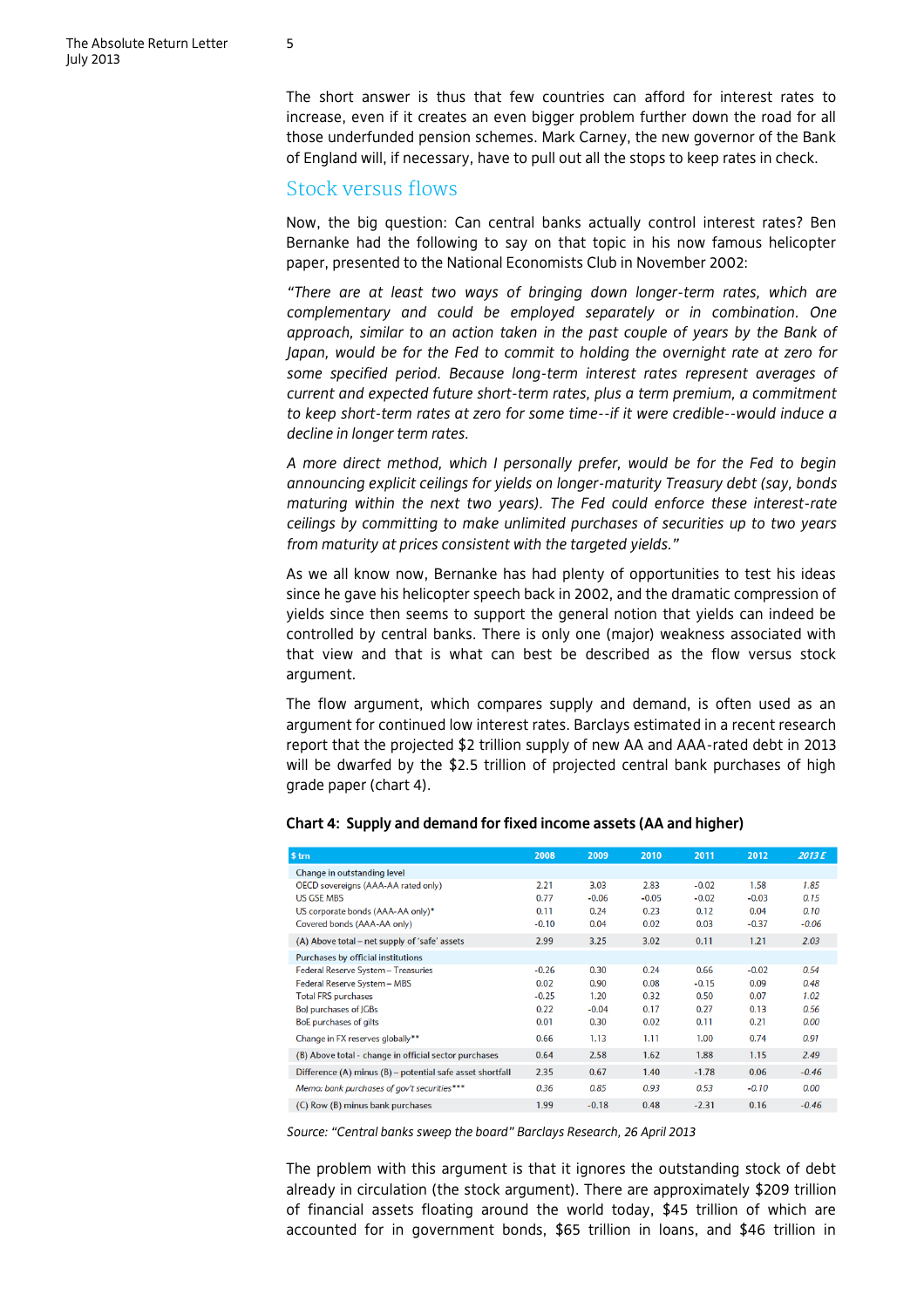corporate debt<sup>3</sup>. Meanwhile, central bank balance sheets have doubled in size from about \$10 trillion in 2007 to approx. \$20 trillion today<sup>4</sup>. Even after years of loading up on bonds, central banks still account for only a modest share of the total stock of debt. If other holders of debt collectively decided that a higher risk premium would be warranted, central banks could do little to stop that from happening.

So when Bernanke says, as he did in 2002, that central banks could (and subsequently would) commit themselves to unlimited purchases, he is making a calculated bet that, by making such a statement, he can control investor sentiment. He is effectively playing mind games with investors which brings me to the next point.

## Bernanke's master plan

Why did Bernanke say what he did in his speech on 22 May and why did bond markets react so violently? As far as Bernanke's motives are concerned, I think it is relatively straight forward. The Fed is growing increasingly concerned (or so I believe) about the unintended consequences of QE, that they are creating yet more asset bubbles that will blow up at some stage and they chose to inject a little bit of uncertainty into the markets in order to see how much froth there actually was. As we know now, there was plenty. David Zervos of Jefferies phrased it quite elegantly:

*"Yesterday's pronouncements appear to be a conscious effort to inject uncertainty into a fixed income market that feeds on certainty. He was taking a cue from the great Hyman Minsky. By acting against a market that had become too complacent, he was attempting to force out the dangerous and excessive leverage in the system. And while that may feel a little painful right now, we may end up being very thankful that the Committee took the actions it did Wednesday in the name of preserving future financial stability."*

Marc Faber, when asked on Bloomberg TV if Bernanke actually meant what he said on tapering, offered the following explanation:

*"If you say that if he means what he says, then you believe in Father Christmas. He said if the economy does not meet the expectations of the Fed in one year's time, they will consider additional measures. In other words, if the economy has not fully recovered by mid-2014, more QE will be forthcoming. As I said already three years ago, we are going to go with the Fed to QE99."*

If you look carefully at what Bernanke actually said, both in his statement and in the subsequent Q&A, and if you add to that the naked facts about the U.S. economy, the only conclusion you can rationally arrive at is that the probability of any tapering this year is in fact quite low and the chance of a rate hike is 0.0000000%. It was much ado about nothing. So why did markets react as violently as they did? I can think of two reasons.

Firstly, patience is a virtue that is at risk of getting lost, perhaps forever. The internet has been good for many things, but I suspect it has done tremendous damage to our capacity for absorbing complex information. If we can't be presented with the information in headline form in a matter of seconds, we simply move on. Many of us no longer have the patience for details. Put slightly differently, investors didn't listen *carefully enough* to what Bernanke said. They took the headlines from Bloomberg and other news agencies and acted accordingly.

*<sup>3</sup> Source: GaveKal Research via Barrons.*

*<sup>4</sup> BIS, 2012-13 annual report.*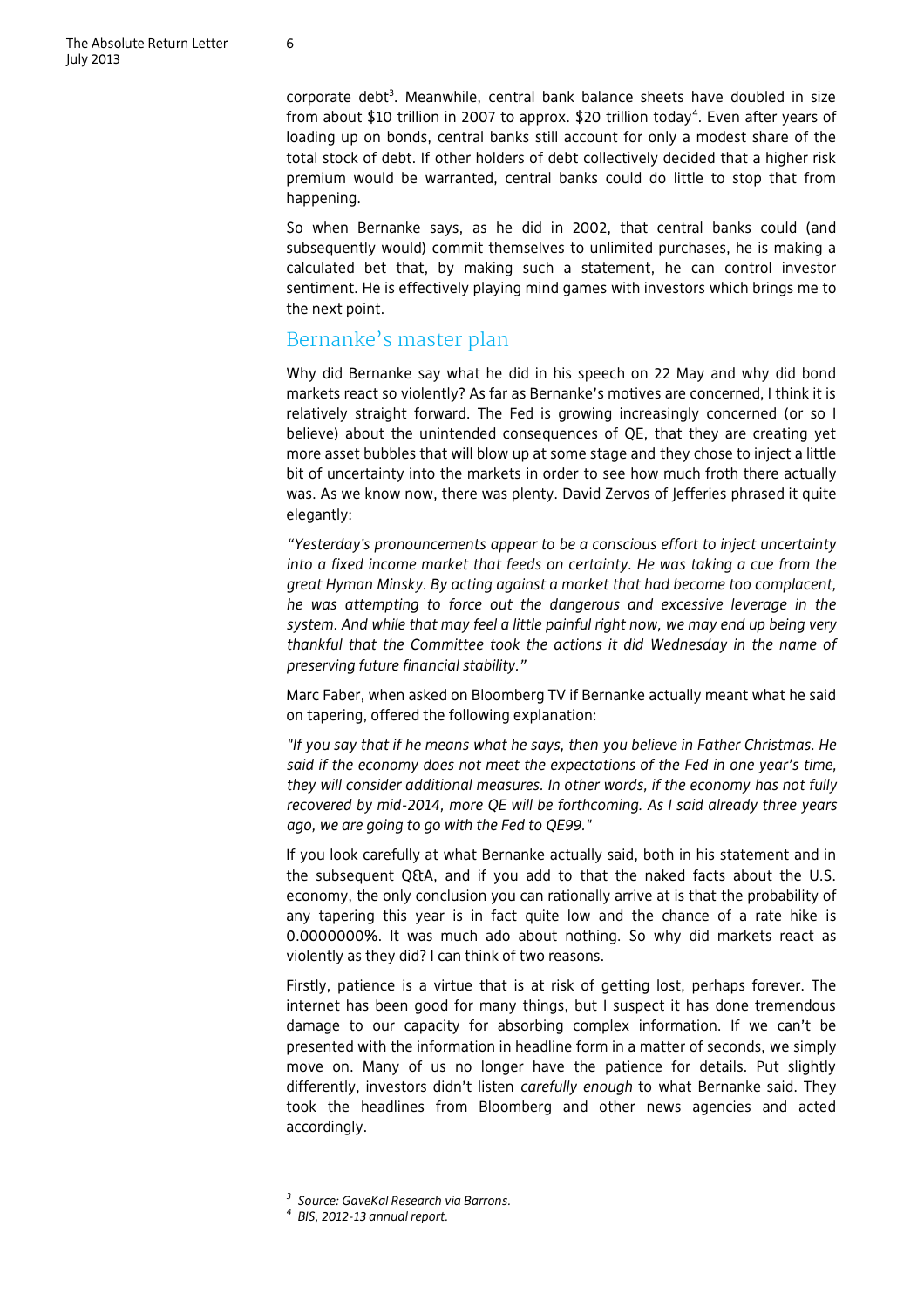I have learned subsequently that central bankers here in Europe, who understood the context in which Bernanke's speech was framed, were astonished by the severity of the reaction. They thought, as I do, that it was much ado about nothing. This also ties in with the recent frantic activity from various central banks, aiming to calm markets by reassuring that interest rate hikes are years away.

Secondly, I believe Zervos is correct in suggesting that complacency had found its way back into the markets. As mentioned earlier, the 10-year T-bond had reached an unprecedented 1.63%, and high yield bonds were trading at a mind-blowing 4.8%. Equities hadn't seen a correction for many months. Investors were getting cocky and Bernanke chose to teach us a lesson.

## Long term implications

So what are the longer term consequences of all of this? There are in fact several.

Interest rates will stay low for a long time - long as in years, not months. This statement requires some qualification. As referred to earlier, I am not entirely convinced that central banks actually control the long end of the yield curve; however, they do control policy rates and, by implication, the near end of the yield curve. This implies that the spread between 2-year notes and 10-year bonds is very unlikely to narrow and quite likely to widen over time.

In the UK there is a risk that a weakening currency may lead to some modest increase in inflation but, generally speaking, inflation is not a problem, and all those who predicted runaway inflation as a result of QE will be thoroughly disappointed. Longer term, deflation is a much bigger risk. Hence, if (when) interest rates eventually begin to rise it will be as a result of growing default risk, not rising inflation.

Equities may actually perform better than one would expect from a fundamental point of view, even if it will be a far cry from the raging bull market of 1982-2000. My cautious optimism is partly due to the ample supply of liquidity and partly because low interest rates will drive the flow of funds towards equities.

Currencies are likely to be volatile, perhaps violently so. The accounting identity referred to earlier (GDP =  $C + I + G$  which should actually read GDP =  $C + I + G +$ (X-M)<sup>5</sup>) will drive governments all over the world to pursue a weaker currency in the belief that growing exports are the solution to their problem. The problem is that global trade is a zero sum game. Not everyone can be a net exporter. Hence the likely winners in a currency war are those countries not tied to a currency union whether explicit (EU) or implicit (US). Amongst the larger countries in the world, Japan and the U.K. both look well positioned to be able to manage their currency down from current levels.

Finally, and perhaps most importantly, in an environment of continued QE, asset prices are likely to replace inventory cycles as the principal cause of recessions. This has important implications for monetary policy and Bernanke's recent speech should be interpreted in this light. It is important that new policy tools are introduced to manage this risk. Expect to hear from us again in early September. In the meantime, enjoy the sunshine.

### **Niels C. Jensen 8 July 2013**

©Absolute Return Partners LLP 2013. Registered in England No. OC303480. Authorised and Regulated by the Financial Conduct Authority. Registered Office: 16 Water Lane, Richmond, Surrey, **TW9 1TI, UK.** 

*5 X stands for exports and M for imports, so X-M equals net exports.*